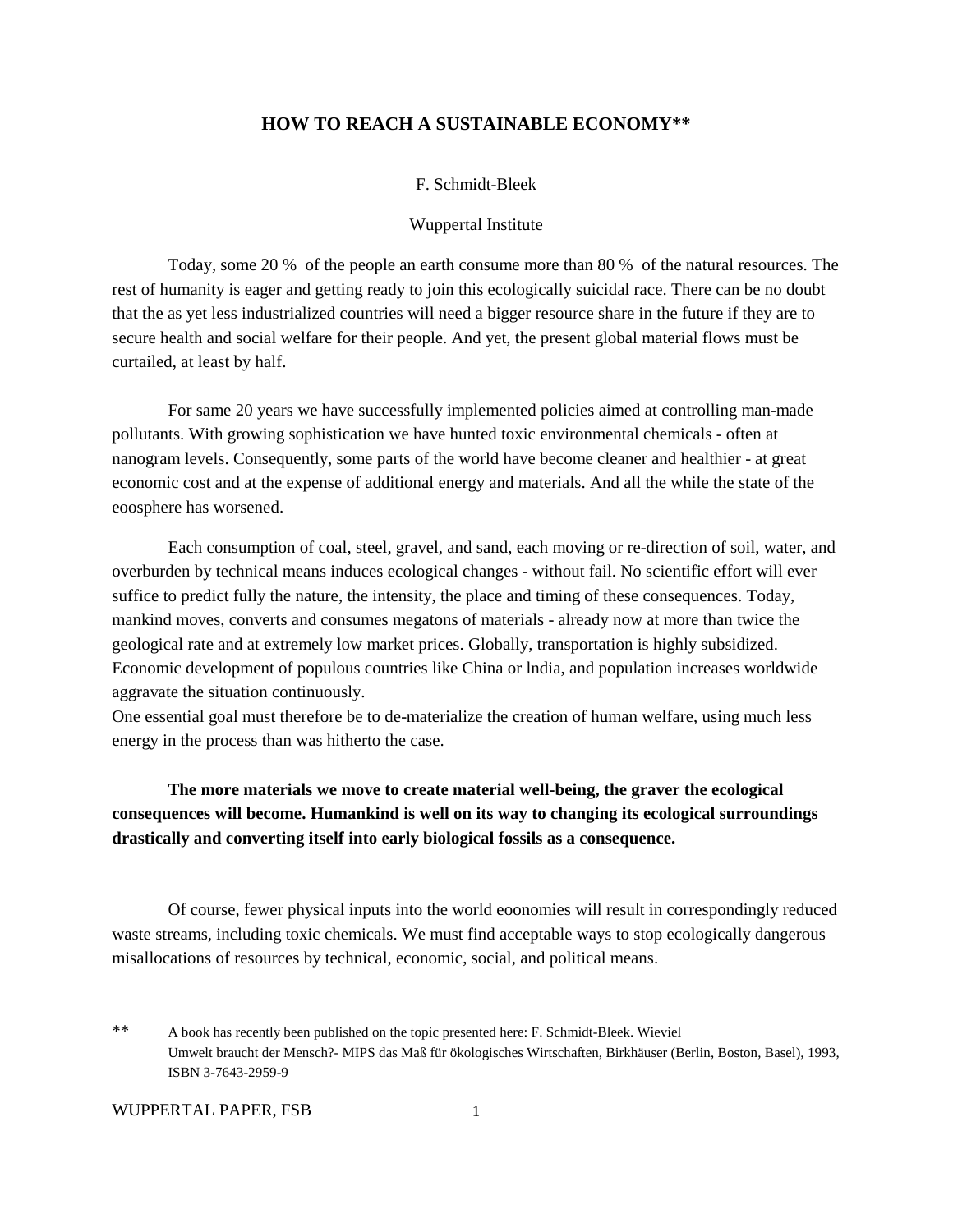**The technical hallmark of a sustainable economy is its high resource productivity: the more wellbeing we can generate mit out of each gram of nature, the better for the ecosphere. One motto ot sustainability must therefore be: more wellfare from less environment** - **In addition to avoiding environmental pollution, we must guard against the un-necessary consumption of natural resources.**

A technical eco-efficiency revolution is therefore required. Recent design studies at the Wuppertal Institute show that one can provide the same high quality services with a fifth or even a tenth or less of energy and materials through the deliberate re-design of machines.

The market prices of goods and services do not reflect the ecological truth (Weizsäcker) - that is, the ecological changes resulting from the human over-use of natural resources hardly influence market decisions. The "invisible hand" reaches into the dark and obviously cannot fulfil its functions properly.

## **The market itself cannot internalize the ecological risks created through the material intensity of processes, products, and services.**

The adjustment of market signals must therefore be achieved purposely through societal agreements, private and government actions - aiming at an enhanced "scarcity" of natural resources for technical uses. Various economic instruments are available to reach this goal, such as taxes and lowering ecologically counterproductive subsidies. Wherever possible, new revenues thus generated should be used to reduce the cost of labour.

The industrialized countries have led the way to our current ecological predicament. This has little to do with consciously careless actions. lt is the consequence of our boundless drive to make material-based amenities available to all people, coupled with the fact that it took two hundred years before we realized that the ecosphere has no choice hut to react substantially to our ways of satisfying human wants.

# **This is the reason why there is urgent need to begin improving the resource productivity of the western style economies, the goal being an average factor of 10. Infrastructures, processes, goods and services must be de-materialized, cradle to grave.**

The speed of these changes depends - *inter alia* - upon the speed with which appropriate technology improvements can be achieved - and upon the readiness of people to accept changes. Moreover, the timing is critically contingent upon the speed by which 'the South" adopts today´s high material- and energy-intensive goods, services - and in particular long-lived infrastructures.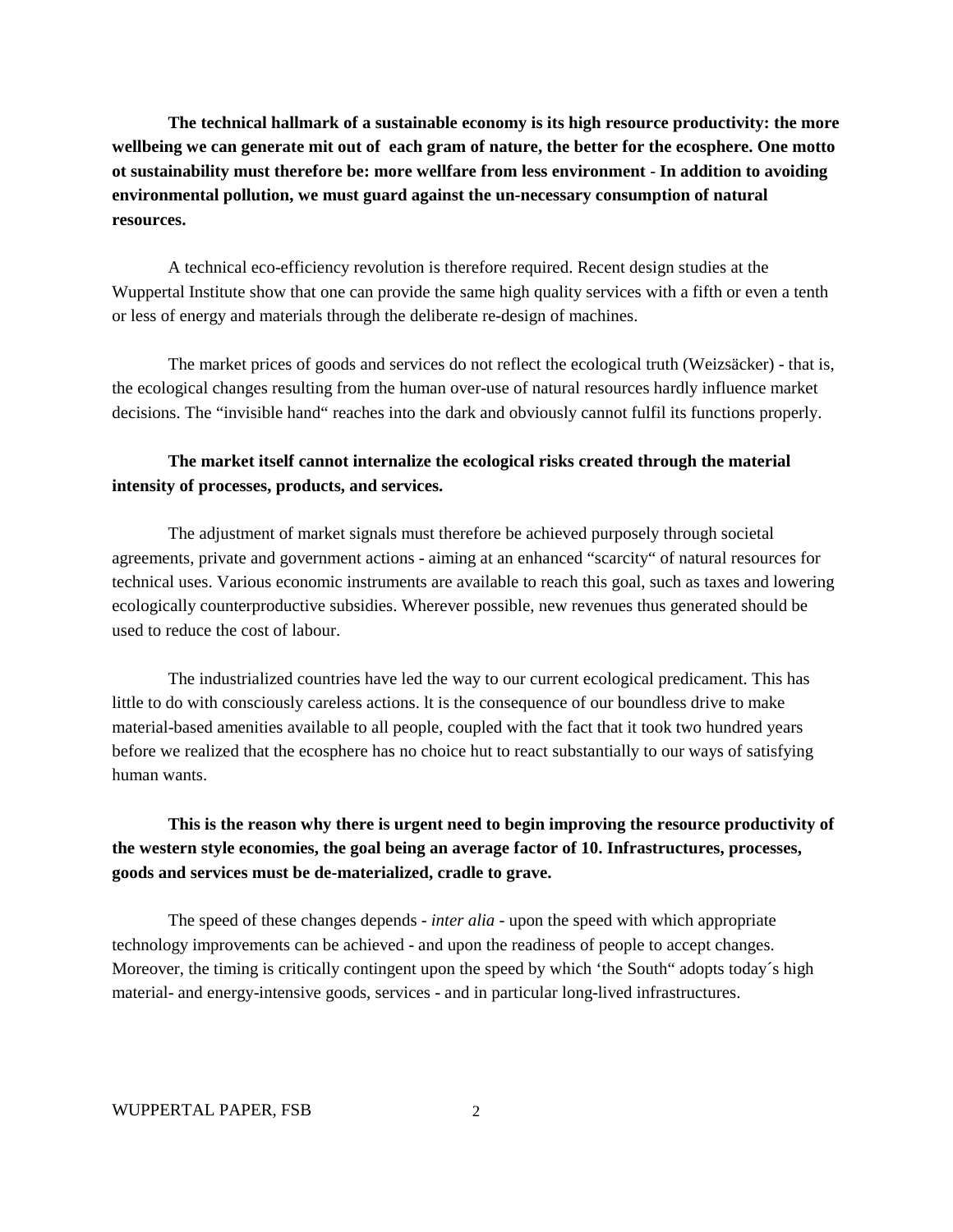**It is to be expected that countries which begin eco-restructuring first will eventually reap the most benefits on the world market.If Europe is indeed looking for new competitive edges here is a good place to start.**

In order to assess the resource intensity of goods on the market in a consistent manner, and thus to accomplish a first comparison of their respective environmental impact potential, the MIPS has been defined. MIPS stands for "Material Inputs Per unit of Service" and must be computed from cradle to grave. The MIPS concept allows (for example) the monitoring of progress toward sustainability on the product er process level, or for families, firms, regions or countries; the concept is a transparent basis for environmental statistics and labelling of products and services; it allows the internationally harmonized greening of GATT; it has already been used successfully to design industrial products; the concept can be used to construct a resource tax in the form of a "material added tax"; it can be applied to determine the unecological nature of subsidies; and it allows the determination at which point re-cycling er repairs become ecologically nonsensical. In short, this concept offers a bridge between economy and ecology. MIPS does not, however, account for toxic materials er noise pollution.

## **Eco-restructuring begins on the market or it does not happen at all. For it to proceed, however, an internationally accepted measure tor the environmental impact potential of all economic outputs is mandatory . Such a measure is the MIPS.**

Technology improvements alone, however, will not suffice to reach an ecologically sustainable global state of affairs. Economic accounting methods, as well as economic goals and priorities, consumptive behaviours, material oriented value preferences, and new concepts for human recognition must be re-defined so as to fit within ecological boundary conditions. And present perceptions of work and performance, as well as traditional concepts of reductionist scientific approaches must be reviewed as regards their contributions toward sustainability of human life on earth.

**To reach a sustainable economy, not only will a technical eco-efficiency revolution need to be achieved, but a correspondingly intensive improvement of human sufficiency just as well.**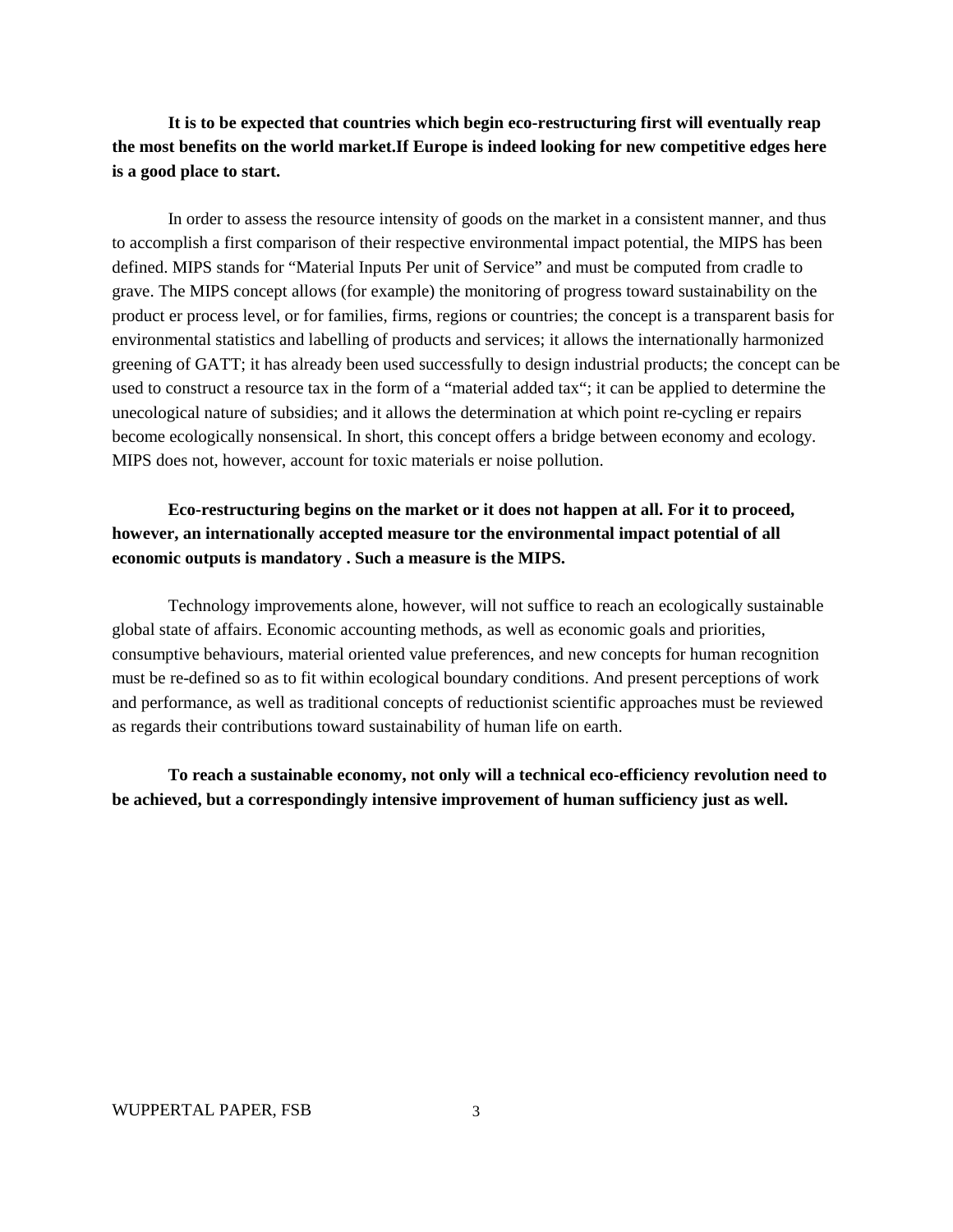

- Fig 1: The present material flow situation in Germany. More than half of the quantities moved at the original resource base does not enter the industrial metabolism. Only a small portion of the total anthropogenic mass streams can be recycled
- Fig 2: next page: The dark circles in this figure represent the world production of various materials in 1983. The lighter shaded circles indicate the "ecological rucksacks", that is the total quantities of natural materials moved in order to make the respective basic commodities available to the market.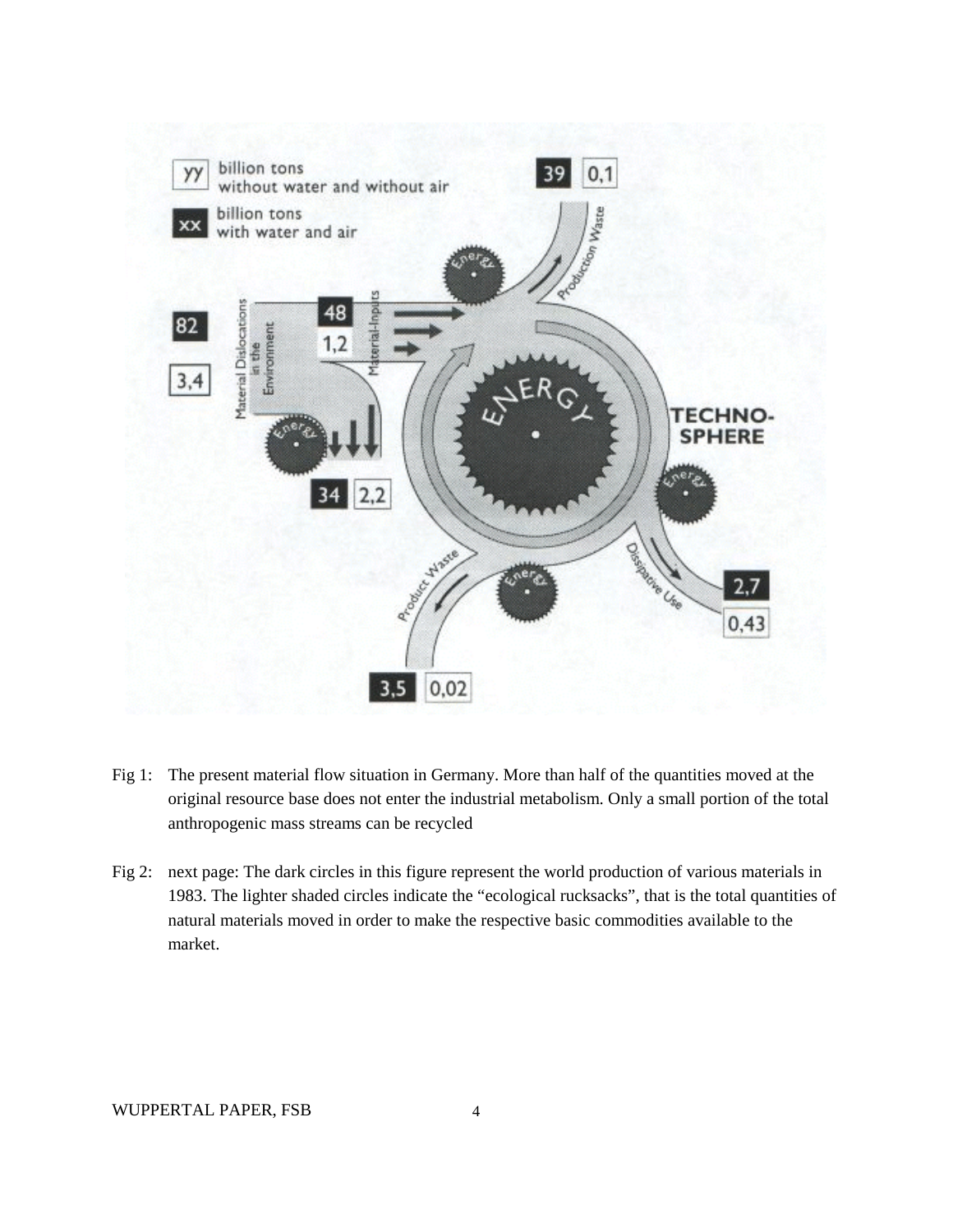

WUPPERTAL PAPER, FSB 5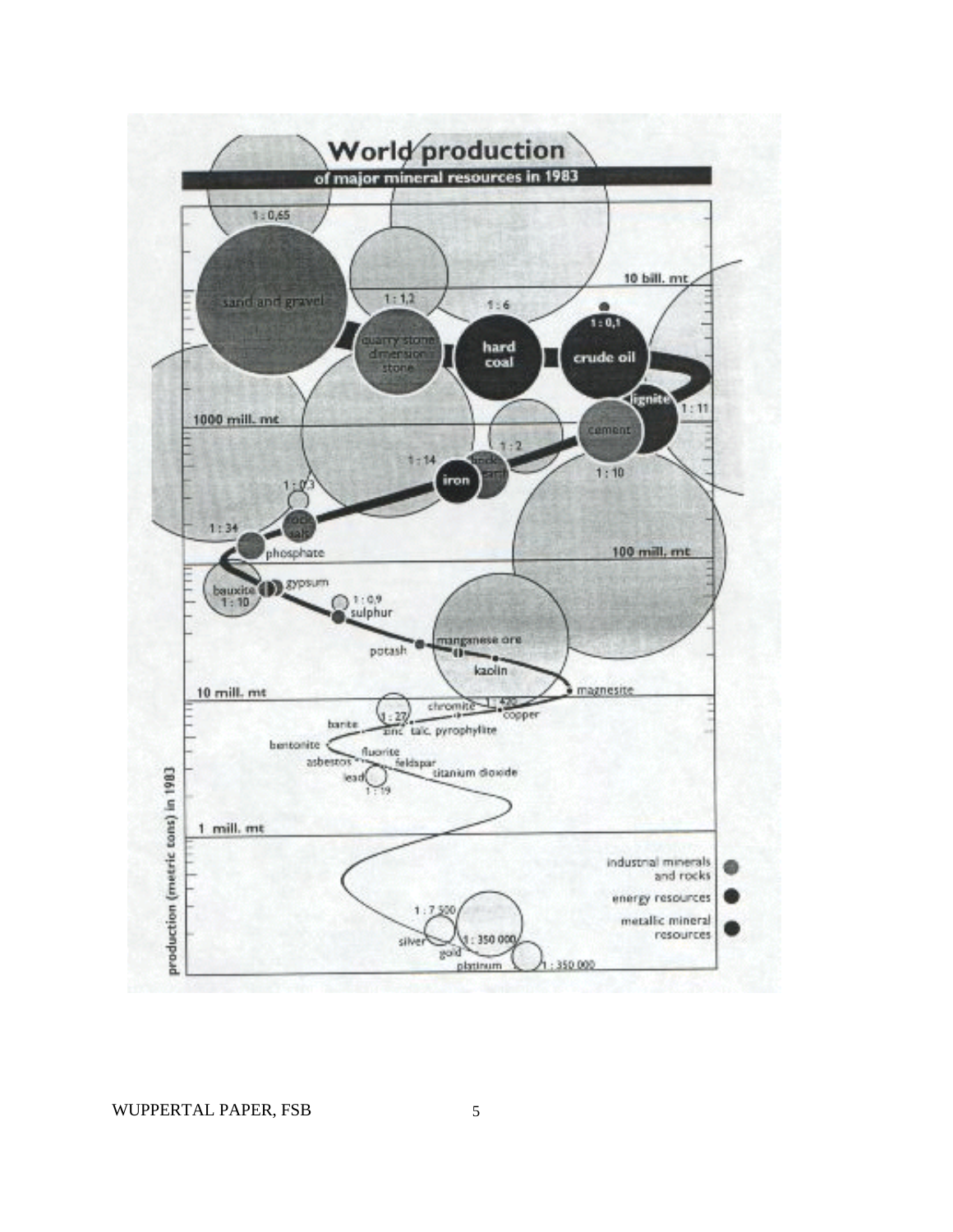

Fig 3: The per capita access to natural resources as a basis for material wealth is un-equally distributed at present. Industrialized countries with some 20% of the worlds population command more than 80%. If in 2050 equity would have been reached on the basis of constant per capita western resource use, and at constant world population, the movement of natural materials would have risen by about a factor 4 compared to today. And if the world population would have doubled by that time, the factor would have reached 8. This is not sustainable. In fact, the present global anthropogenic material streams must be halved as a first important step to slow down anthropogenic ecological changes. For this reason, western style economies must be dematerialized by more than a factor 10.

WUPPERTAL PAPER, FSB 6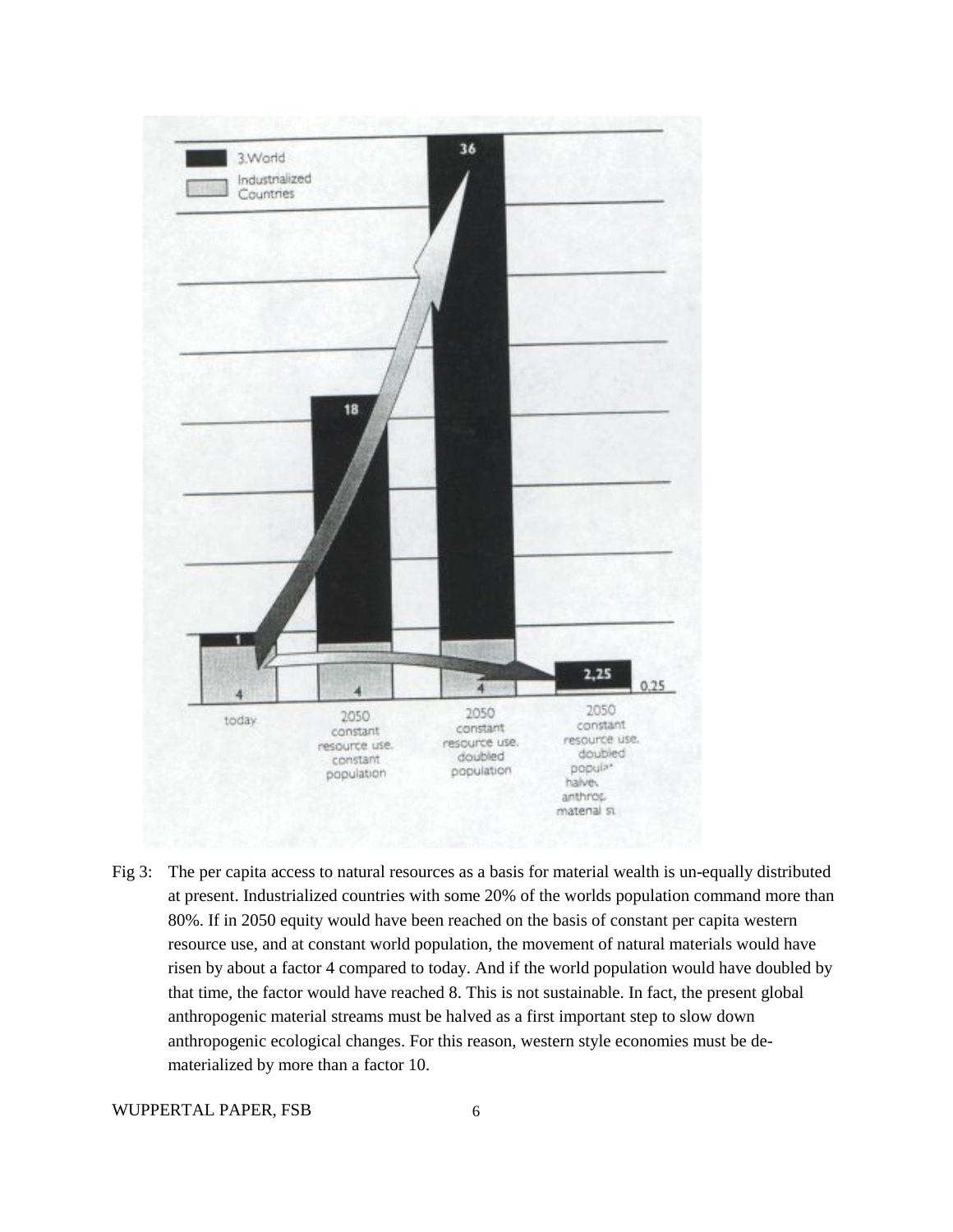

Fig 4: Survey of the different phases during the life of a product. The various types of possible MI and MIPS-(Material Input Per unit Service)-computations are indicated.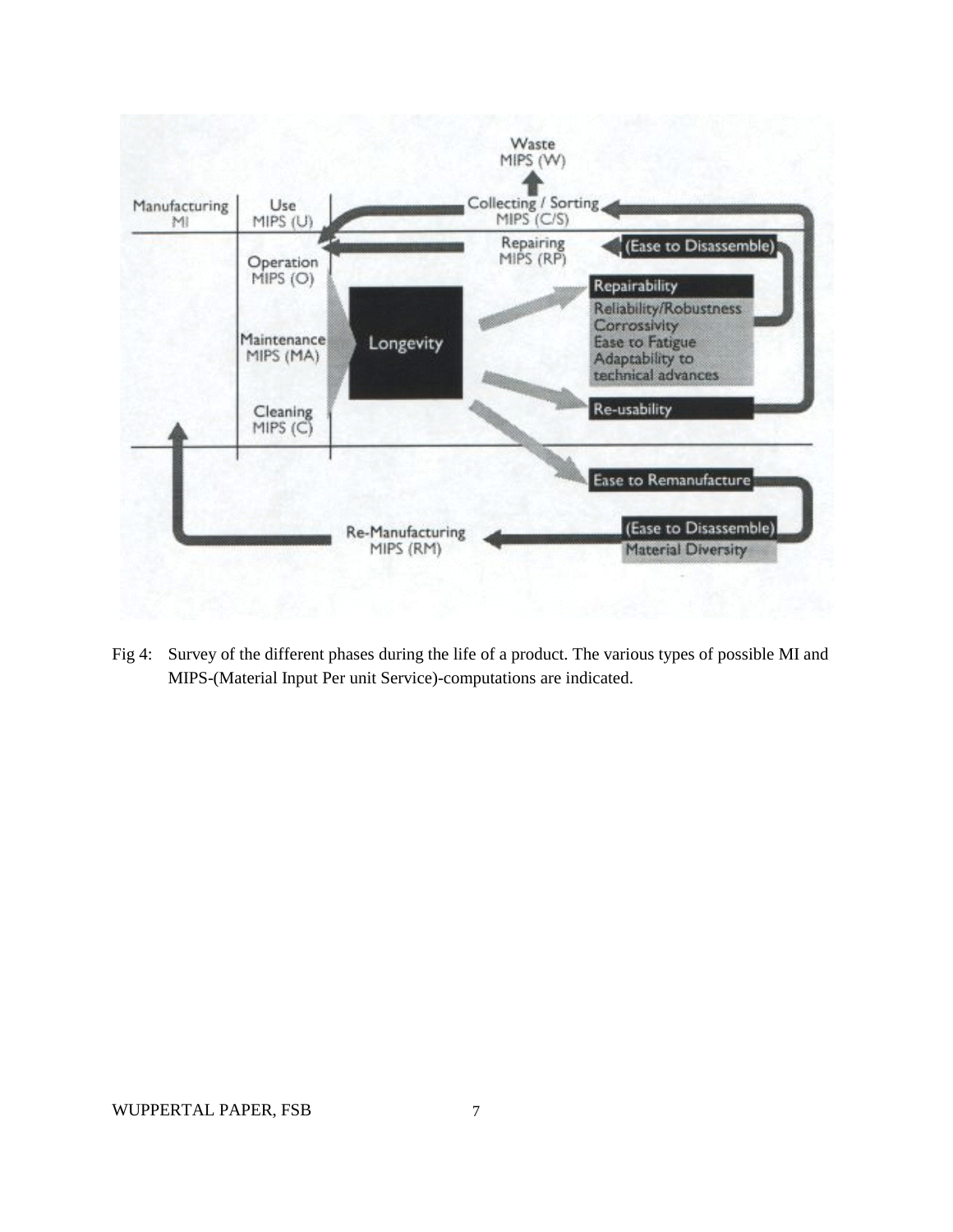

Fig 5: The changes of MI and MIPS during a life of a product, as for instance a washing machine. At point X a small repair is applied, and at point Y a major repair or a recycling phase takes place. As is indicated, the resource inputs (Including transportations, packaging etc) at point Y can be so large as to surpasse the starting MI after original manufacturing. In this case, a repair or recycling becomes ecologically nonsensial.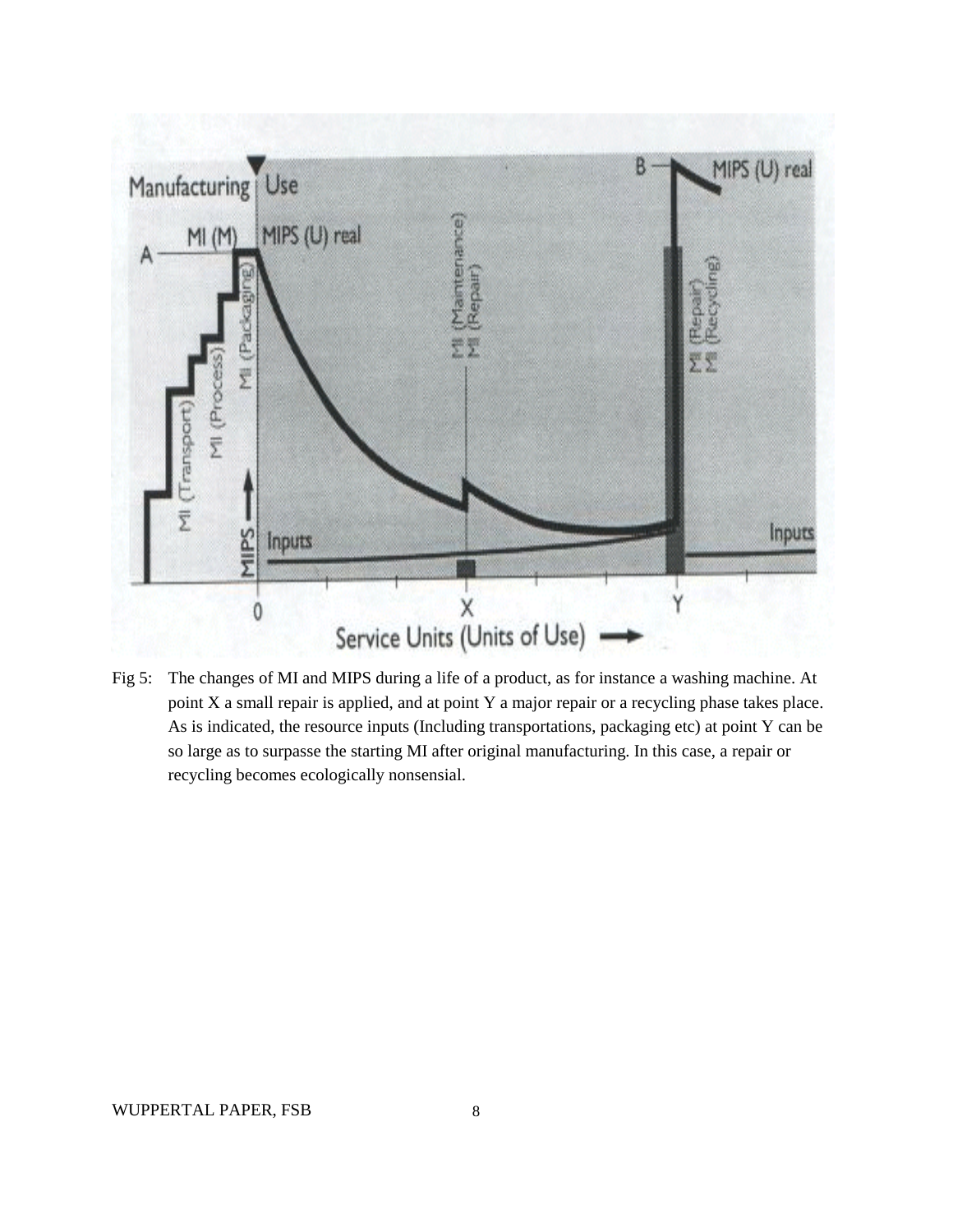

Fig 6: The new Yin and Yang for an ecologically sustainable future.